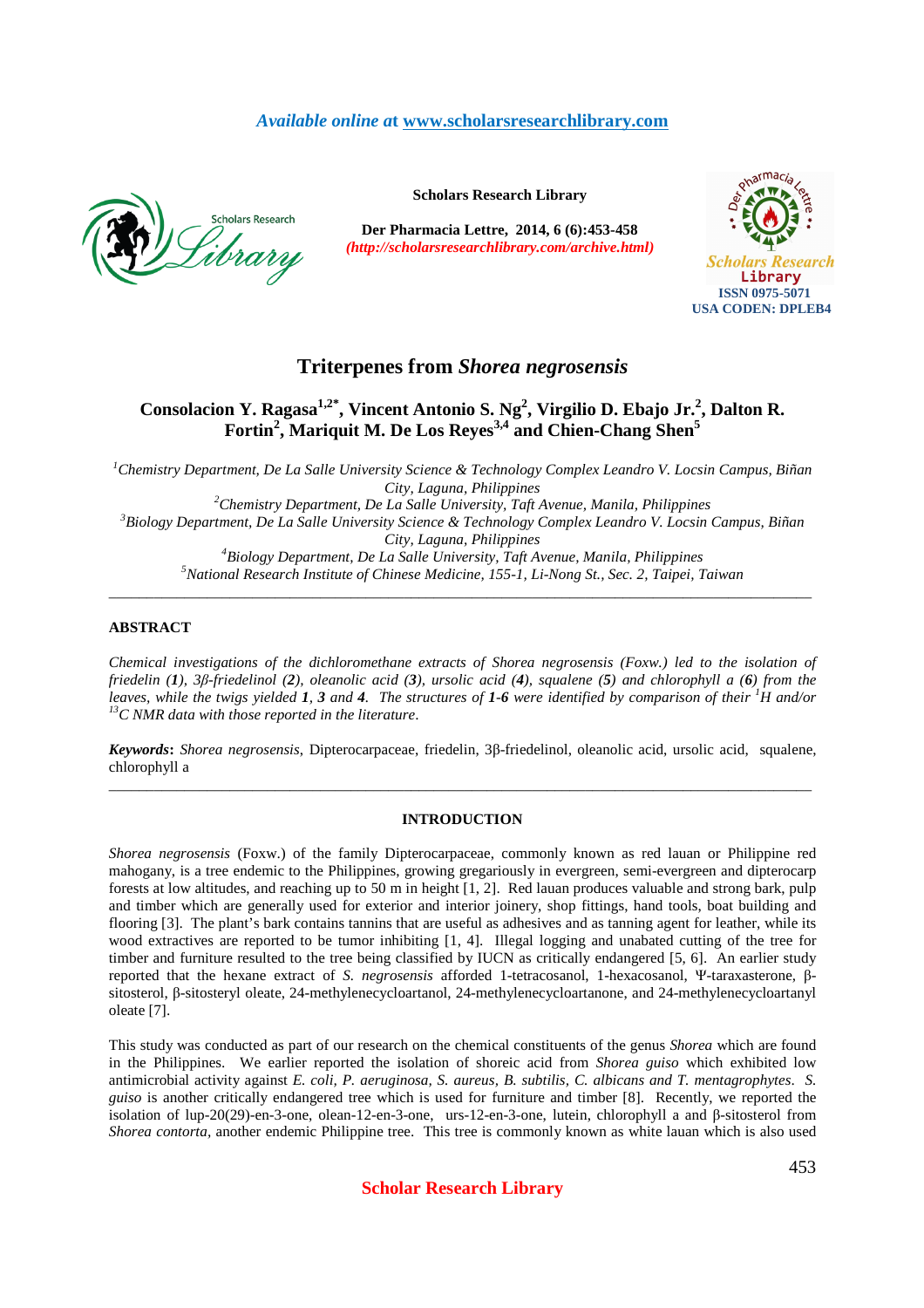for furniture and timber. It is classified as critically endangered by IUCN due to illegal logging and unabated cutting of the tree [9]. A chemotaxonomic study on the family Diptorecarpaceae reported the isolation of sesqui and triterpenic constituents from the genus *Shorea* [10].

\_\_\_\_\_\_\_\_\_\_\_\_\_\_\_\_\_\_\_\_\_\_\_\_\_\_\_\_\_\_\_\_\_\_\_\_\_\_\_\_\_\_\_\_\_\_\_\_\_\_\_\_\_\_\_\_\_\_\_\_\_\_\_\_\_\_\_\_\_\_\_\_\_\_\_\_\_\_

We report herein the isolation and identification of friedelin (**1**), 3β-friedelinol (**2**), oleanolic acid (**3**), ursolic acid (**4**), squalene (**5**) and chlorophyll a (**6**) from the leaves; and **1**, **3** and **4** from the twigs of *S. negrosensis* (Fig. 1). To the best of our knowledge this is the first report on the isolation of these compounds from *S. negrosensis.* 



**Fig. 1. Chemical constituents of** *S. negrosensis***: friedelin (1), 3β-friedelinol (2), oleanolic acid (3), ursolic acid (4), squalene (5) and chlorophyll a (6)**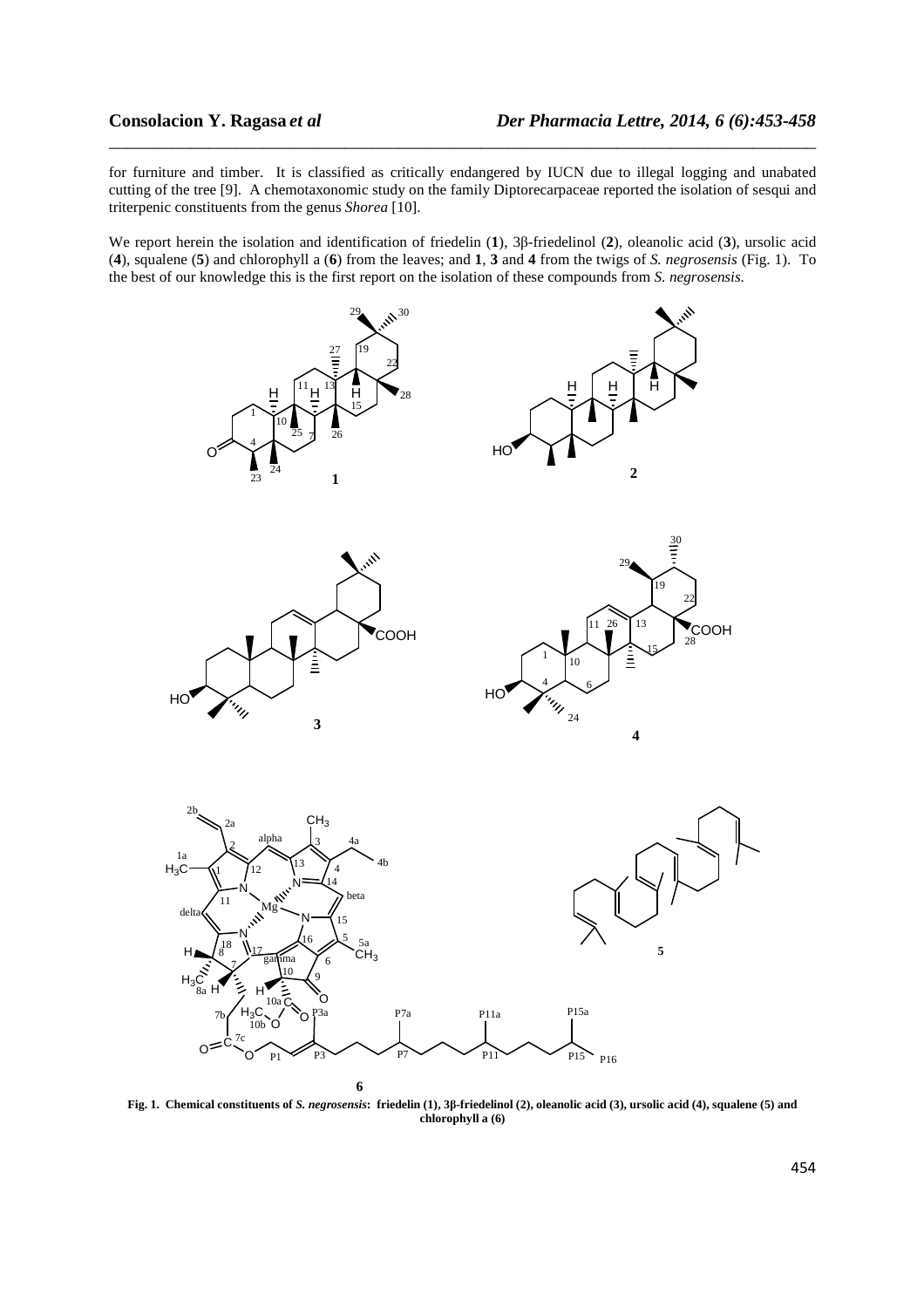# \_\_\_\_\_\_\_\_\_\_\_\_\_\_\_\_\_\_\_\_\_\_\_\_\_\_\_\_\_\_\_\_\_\_\_\_\_\_\_\_\_\_\_\_\_\_\_\_\_\_\_\_\_\_\_\_\_\_\_\_\_\_\_\_\_\_\_\_\_\_\_\_\_\_\_\_\_\_ **MATERIALS AND METHODS**

#### **General Experimental Procedure**

NMR spectra were recorded on a Varian VNMRS spectrometer in CDCl<sub>3</sub> at 600 MHz for <sup>1</sup>H NMR and 150 MHz for  $^{13}$ C NMR spectra. Column chromatography was performed with silica gel 60 (70-230 mesh). Thin layer chromatography was performed with plastic backed plates coated with silica gel  $F_{254}$  and the plates were visualized by spraying with vanillin/ $H_2SO_4$  solution followed by warming.

### **General Isolation Procedure**

A glass column 20 inches in height and 2.0 inches internal diameter was packed with silica gel. The crude extract from the leaves were fractionated by silica gel chromatography using increasing proportions of acetone in dichloromethane (10% increment) as eluents. One hundred milliliter fractions were collected. All fractions were monitored by thin layer chromatography. Fractions with spots of the same *Rf* values were combined and rechromatographed in appropriate solvent systems until TLC pure isolates were obtained. A glass column 12 inches in height and 0.5 inch internal diameter was used for the rechromatography. Five milliliter fractions were collected. Final purifications were conducted using Pasteur pipettes as columns. One milliliter fractions were collected.

### **Sample Collection**

The sample was collected from Pola, Oriental Mindoro, Philippines in January 2014. It was identified as *Shorea negrosensis* Foxw. at the Bureau of Plant Industry, Malate, Manila, Philippines.

## **Isolation**

The air-dried leaves of *Shorea negrosensis* (539 g) was ground in a blender, soaked in CH<sub>2</sub>Cl<sub>2</sub> for 3 days and then filtered. The solvent was evaporated under vacuum to afford a crude extract  $(15 \text{ g})$  which was chromatographed using increasing proportions of acetone in  $CH_2Cl_2$  at 10% increment. The  $CH_2Cl_2$  and 10% acetone in  $CH_2Cl_2$ fractions were combined and rechromatographed  $(3 \times)$  in 1% EtOAc in petroleum ether to afford **5**  $(7 \text{ mg})$ . The 30% acetone in CH<sub>2</sub>Cl<sub>2</sub> fraction was rechromatographed (4  $\times$ ) in 10% EtOAc in petroleum ether to afford a mixture of 1 and 2 (12 mg) after washing with petroleum ether. The 40% acetone in CH<sub>2</sub>Cl<sub>2</sub> fraction was rechromatographed (5  $\times$ ) in 20% EtOAc in petroleum ether to afford **6** (10 mg) after washing with petroleum ether, followed by Et<sub>2</sub>O. The 70% to 90% acetone in  $CH_2Cl_2$  fractions were combined and rechromatographed (4  $\times$ ) using  $CH_3CN:Et_2O:CH_2Cl_2$  (1:1:8, v/v) to afford a mixture of **3** and **4** (7 mg) after trituration with petroleum ether.

The air-dried twigs of *Shorea negrosensis* (440 g) were ground in a blender, soaked in CH<sub>2</sub>Cl<sub>2</sub> for 3 days and then filtered. The solvent was evaporated under vacuum to afford a crude extract (3 g) which was chromatographed using increasing proportions of acetone in CH<sub>2</sub>Cl<sub>2</sub> at 10% increment. The 40% acetone in CH<sub>2</sub>Cl<sub>2</sub> fraction was rechromatographed (3 ×) in 7.5% EtOAc in petroleum ether to afford **1** (4 mg) after washing with petroleum ether. The 70% to 90% acetone in  $CH_2Cl_2$  fractions were combined and rechromatographed (5  $\times$ ) using  $CH_3CN:Et_2O:CH_2Cl_2 (1:1:8, v/v)$  to afford a mixture of **3** and **4** (5 mg) after trituration with petroleum ether.

*Friedelin* (1): Colorless solid. <sup>1</sup>H NMR (600 MHz, CDCl<sub>3</sub>):  $\delta$  2.28, 2.37 (H<sub>2</sub>-2), 2.23 (H-4), 0.86 (H<sub>3</sub>-23, d, *J* = 7:2 Hz), 0.71 (H3-24, s), 0.84 (H3-25, s), 0.99 (H3-26, s), 1.03 (H3-27, s), 0.98 (H3-28, s), 0.93 (H3-29, s), 1.16 (H3-30); <sup>13</sup>C NMR (150 MHz, CDCl<sub>3</sub>): δ 22.28 (C-1), 41.53 (C-2), 213.27 (C-3), 58.22 (C-4), 42.15 (C-5), 41.28 (C-6), 18.23 (C-7), 53.09 (C-8), 37.43 (C-9), 59.46 (C-10), 35.61 (C-11), 30.50 (C-12), 39.69 (C-13), 38.29 (C-14), 32.41 (C-15), 36.06 (C-16), 30.00 (C-17), 42.79 (C-18), 35.33 (C-19), 28.17 (C-20), 32.79 (C-21), 39.25 (C-22), 6.82 (C-23), 14.65 (C-24), 17.94 (C-25), 20.25 (C-26), 18.66 (C-27), 32.08 (C-28), 35.02 (C-29), 31.77 (C-30).

*3β-Friedelinol* (**2**): Colorless solid. <sup>13</sup>C NMR (150 MHz, CDCl3): δ 15.77 (C-1), 36.06 (C-2), 72.75 (C-3), 49.15 (C-4), 39.27 (C-5), 41.70 (C-6), 17.53 (C-7), 53.18 (C-8), 37.08 (C-9), 61.32 (C-10), 35.33 (C-11), 30.63 (C-12), 37.80 (C-13), 38.29 (C-14), 32.31 (C-15), 35.54 (C-16), 30.00 (C-17), 42.79 (C-18), 35.17 (C-19), 28.17 (C-20), 32.79 (C-21), 39.69 (C-22), 11.62 (C-23), 16.38 (C-24), 18.23 (C-25), 18.64 (C-26), 20.11 (C-27), 32.08 (C-28), 31.77 (C-29), 35.02 (C-30).

*Oleanolic acid* (3): Colorless solid. <sup>1</sup>H NMR (600 MHz, CDCl<sub>3</sub>):  $\delta$ <sup>1</sup>H NMR (CDCl<sub>3</sub>, 500 MHz)  $\delta$  3.20 (dd, *J* = 4.2, 11.4 Hz, H-3α), 5.26 (t, *J* = 3.6 Hz, H-12), 2.81 (dd, *J* = 4.2, 13.8 Hz, H-18), 0.96 (s, H<sub>3</sub>-23), 0.73 (s, H<sub>3</sub>-24), 0.89 (s,  $H_3$ -25), 0.75 (s, H<sub>3</sub>-26), 1.11 (s, H<sub>3</sub>-27), 0.91 (s, H<sub>3</sub>-29), 0.88 (s, H<sub>3</sub>-30); <sup>13</sup>C NMR (150 MHz, CDCl<sub>3</sub>): δ 38.38 (C-1), 27.17 (C-2), 77.00 (C-3), 38.74 (C-4), 55.19 (C-5), 18.28 (C-6), 32.61 (C-7), 39.25 (C-8), 47.60 (C-9), 37.06 (C-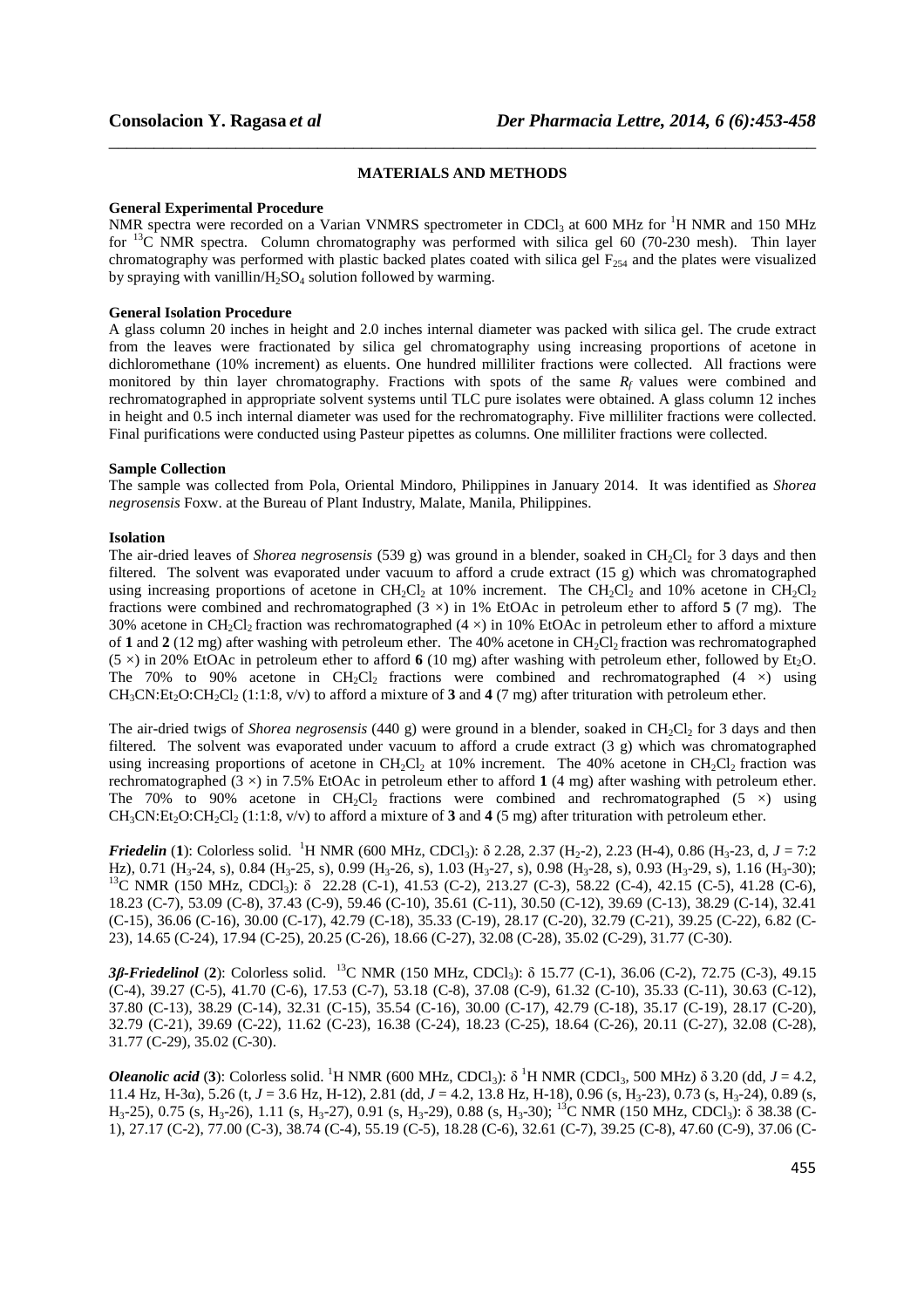10), 23.38 (C-11), 122.63 (C-12), 143.56 (C-13), 41.61 (C-14), 27.67 (C-15), 22.93 (C-16), 46.49 (C-17), 41.01 (C-18), 45.86 (C-19), 30.66 (C-20), 33.78 (C-21), 32.42 (C-22), 28.09 (C-23), 15.53 (C-24), 15.31 (C-25), 17.09 (C-26), 25.91 (C-27), 182.55 (C-28), 33.05 (C-29), 23.56 (C-30).

\_\_\_\_\_\_\_\_\_\_\_\_\_\_\_\_\_\_\_\_\_\_\_\_\_\_\_\_\_\_\_\_\_\_\_\_\_\_\_\_\_\_\_\_\_\_\_\_\_\_\_\_\_\_\_\_\_\_\_\_\_\_\_\_\_\_\_\_\_\_\_\_\_\_\_\_\_\_

*Ursolic Acid* (4): colorless solid. <sup>1</sup>H NMR (CDCl<sub>3</sub>, 600 MHz): δ 3.20 (1H, dd, *J* = 4.2, 11.4 Hz, H-3α), 5.23 (1H, t, *J* = 3.6 Hz, H-12), 2.18 (1H, d, *J* =11.4 Hz, H-18), 1.23 (3H, s, Me-23), 0.97 (3H, s, Me-24), 0.77 (3H, s, Me-25), 1.06 (3H, s, Me-26), 1.12 (3H, s, Me-27), 0.93 (3H, d, *J* = 6.6 Hz, Me-29), 0.91 (3H, d, *J* = 5.9 Hz, Me-30). <sup>13</sup>C NMR (150 MHz, CDCl<sub>3</sub>): δ 36.99 (C-1), 28.12 (C-2), 79.04 (C-3), 38.57 (C-4), 55.19 (C-5), 18.28 (C-6), 32.90 (C-7), 39.46 (C-8), 47.51 (C-9), 38.74 (C-10), 23.27 (C-11), 125.84 (C-12), 137.92 (C-13), 41.93 (C-14), 27.20 (C-15), 24.11 (C-16), 47.90 (C-17), 52.60 (C-18), 39.02 (C-19), 38.81 (C-20), 30.58 (C-21), 36.68 (C-22), 28.00 (C-23), 15.46 (C-24), 15.58 (C-25), 17.09 (C-26), 23.56 (C-27), 182.27 (C-28), 16.97 (C-29), 21.17 (C-30).

*Squalene* (**5**): colorless oil. <sup>1</sup>H NMR (600 MHz, CDCl3): δ 5.07-5.12 (6H, =CH), 1.58 (18H, allylic CH3, *cis*), 1.66 (6H, allylic CH3, *trans*), 1.94-2.07 (20H, allylic CH2).

*Chlorophyll a* (6): dark green crystals. <sup>13</sup>C NMR (150 MHz, CDCl<sub>3</sub>): δ 131.85 (C-1), 12.12 (C-1a), 136.51 (C-2), 129.05 (C-2a), 122.79 (C-2b), 136.18 (C-3), 11.26 (C-3a), 145.23 (C-4), 19.47 (C-4a), 17.42 (C-4b), 137.93 (C-5), 12.12 (C-5a), 129.05 (C-6), 51.12 (C-7), 29.80 (C-7a), 31.16 (C-7b), 172.93 (C-7c), 50.10 (C-8), 23.06 (C-8a), 189.64 (C-9), 64.69 (C-10), 169.60 (C-10a), 52.84 (C-10b), 142.84 (C-11), 136.28 (C-12), 155.66 (C-13), 150.99 (C-14), 129.10 (C-15), 149.65 (C-16), 161.24 (C-17), 172.93 (C-18), 97.55 (C-α), 104.44 (C-β), 105.22 (C-γ), 93.12 (C-δ), 61.45 (P-1), 117.69 (P-2), 142.03 (P-3), 16.27 (P-3a), 39.77 (P-4), 24.97 (P-5), 36.62 (P-6), 32.60 (P-7), 19.64 (P-7a), 37.30 (P-8), 24.40 (P-9), 37.37 (P-10), 32.74 (P-11), 19.70 (P-11a), 37.24 (P-12), 24.76 (P-13), 39.33 (P-14), 27.95 (P-15), 22.60 (P-15a), 22.70 (P-16).

## **RESULTS AND DISCUSSION**

Silica gel chromatography of the dicloromethane extracts of *Shorea negrosensis* (Foxw.) led to the isolation of a mixture of friedelin (**1**) [11] and 3β-friedelinol (**2**) [12, 13] in a 2.5:1 ratio, a mixture of oleanolic acid (**3**) [14, 15] and ursolic acid (**4**) [13, 14] in a 3:1 ratio, squalene (**5**) [16] and chlorophyll a (**6**) [17] from the leaves, while the twigs yielded **1** and a mixture of **3** and **4** in a 3:2 ratio. The 2.5:1 ratio of **1** and **2** was deduced from the intensities of the corresponding <sup>13</sup>C NMR resonances. The ratios of **3** and **4** were deduced from the integrations of the <sup>1</sup>H NMR resonances for the olefinic protons of **3** at δ 5.26 (t, *J =* 3.6 Hz) and **4** at δ 5.23 (t, *J =* 3.6 Hz) and the H-18 proton of oleanolic acid at  $\delta$  2.81. The structures of 1-6 were identified by comparison of their <sup>1</sup>H and/or <sup>13</sup>C NMR data with those reported in the literature [11-17].

Although no biological activity tests were conducted on the isolated compounds (**1**-**6**), literature search revealed that these have diverse bioactivities as follows.

Friedelin (**1**) was reported to possess potent anti-inflammatory, analgesic and antipyretic activities [18]. It exhibited antinociceptive effects in models of orofacial nociception in rodents [19]. The *in vitro* antimycobacterial activity of **1** was investigated and shown to exhibit an MIC value at 4.9 µg/mL against *Bacillus calmette* Guerin (BCG) [20]. The high efficiency antiproliferative effect of **1** on both HeLa and HSC-1 cells has been reported [21]. Another study reported that it exhibited the strongest inhibitory effect against HeLa cancer cell with  $IC_{50}$  value of  $3.54\pm0.30$ µg/ml [22]. It also displayed strong cytotoxic activities on the proliferation of four human cancer cells namely, A375, L292, HeLa and THP-1 [23]. 3β-Friedelinol (**2**) showed only antibacterial activity (MIC = 12.5-100 mg/ml) and no antifungal activity [24].

Ursolic acid (**3**) was found to induce apoptosis in tumor cells by activation of caspases and modulation of other pathways involved in cell proliferation and migration. It decreases proliferation of cells and induces apoptosis, thereby inhibiting growth of tumor cells both *in vitro* and *in vivo* [25]. An earlier study reported that it exhibited anti-tumor activity against human colon carcinoma cell line HCT15 [26]. Moreover, it inhibited the growth of colon cancer-initiating cells by targeting STAT3 [27]. Furthermore, it has potential therapeutic use in prostate cancer through its antiproliferative and apoptotic effects [28]. A recent study reported that it inhibited cell growth and proliferation of Jurkat leukemic T-cells, as well as suppressed PMA/PHA induced IL-2 and TNF-α production in a concentration and time dependent manner [29]. Another study reported that ursolic acid-activated autophagy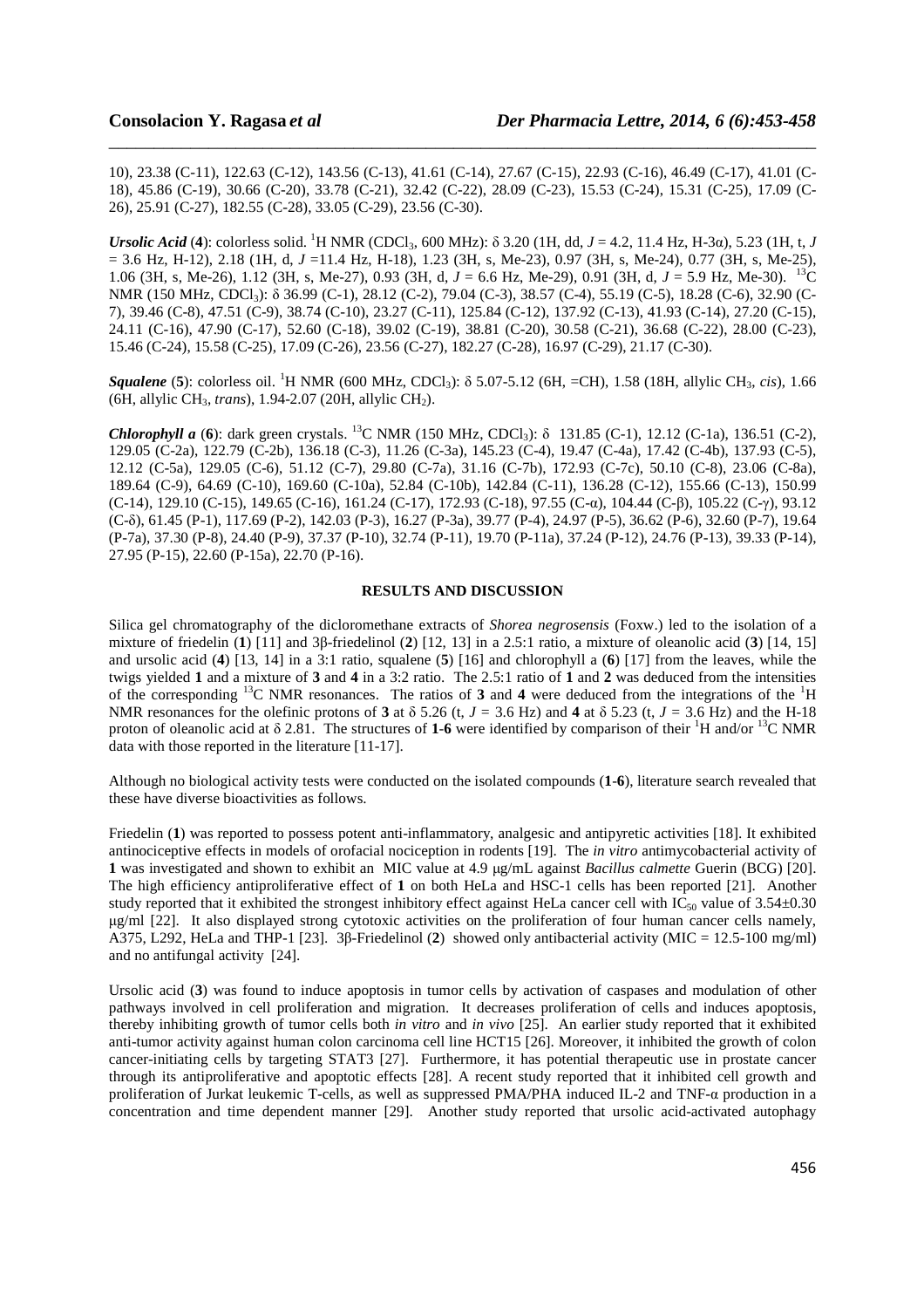induced cytotoxicity and reduced tumor growth of cervical cancer cells TC-1 in a concentration-dependent manner [30].

\_\_\_\_\_\_\_\_\_\_\_\_\_\_\_\_\_\_\_\_\_\_\_\_\_\_\_\_\_\_\_\_\_\_\_\_\_\_\_\_\_\_\_\_\_\_\_\_\_\_\_\_\_\_\_\_\_\_\_\_\_\_\_\_\_\_\_\_\_\_\_\_\_\_\_\_\_\_

Oleanolic acid (**4**) exhibited anti-inflammatory effects by inhibiting hyperpermeability, the expression of CAMs, and the adhesion and migration of leukocytes [31]. It showed anti-inflammatory activities through the inhibition of the HMGB1 signaling pathway [32]. It exhibited anti-inflammatory, hepatoprotective, gastroprotective, immunoregulatory and anti-ulcer activities [33], and gastroprotective effect on experimentally induced gastric lesions in rats and mice [34]. It was also reported to inhibit mouse skin tumor [35], protect against hepatotoxicants and treat hepatitis [36], and showed significant antitumor activity on human colon carcinoma cell line HCT 15 [37]. Squalene (5) was reported to significantly suppress colonic ACF formation and crypt multiplicity which strengthened the hypothesis that it possesses chemopreventive activity against colon carcinogenesis [38]. It showed cardioprotective effect which is related to inhibition of lipid accumulation by its hypolipidemic properties and/or its antioxidant properties [39]. A recent study reported that tocotrienols, carotenoids, squalene and coenzyme Q10 have anti-proliferative effects on breast cancer cells [40]. The preventive and therapeutic potential of squalene containing compounds on tumor promotion and regression have been reported [41]. A recent review on the bioactivities of squalene has been provided [42].

Chlorophyll a (**6**) and its various derivatives are used in traditional medicine and for therapeutic purposes [43]. Natural chlorophyll and its derivatives have been studied for wound healing [44], anti-inflammatory properties [45], control of calcium oxalate crystals [46], utilization as effective agents in photodynamic cancer therapy [47-49], and chemopreventive effects in humans [50, 51]. A review on digestion, absorption and cancer preventive activity of dietary chlorophyll has been provided [52].

#### **CONCLUSION**

The wood extractives of *S. negrosensis* were reported to exhibit tumor inhibiting properties. It is interesting to note that except for 3β-friedelinol (**2**), all the compounds (**1**, **3**-**6**) isolated were reported to exhibit anticancer and antitumor properties. Thus, the tumor inhibiting properties of *S. negrosensis* may be attributed to the synergistic effects of these compounds among others in the extracts.

#### **Acknowledgement**

A research grant from the De La Salle University Science Foundation through the University Research Coordination Office is gratefully acknowledged.

#### **REFERENCES**

[1]Shorea negrosensis - World Agroforestry Centre. http://www.worldagroforestry.org/treedb/ AFTPDFS/ Shorea\_negrosensis.pdf. Downloaded on November 26, **2014**.

[2]Dipterocarpaceae - Co's Digital Flora of the Philippines. http://www.philippineplants.org/ Families/Dipterocarpaceae.html. Downloaded on November 26, **2014**.

[3] Mahogany, Philippine Dark Red | *Shoreanegrosensis.www.woodsolutions.com.au/Wood.../*

*Philippine-dark-red-mahogany.* Downloaded on 07 October **2014**.

[4]Tree Facts Shorea negrosensis Foxw. - BINHI. http://binhi.ph/database/future/tree\_facts/ result/Shorea+negrosensis. Downloaded on November 26, **2014**.

[5] P. Ashton, 1998. *Shorea negrosensis*. The IUCN Red List of Threatened Species. Version 2014.2. <www.iucnredlist.org>. Downloaded on 07 October **2014**.

[6] J. S. Angagan, I. E. Buot, Jr., R.E. Relox, C. M. Rebancos. *J. Nature Studies*, **2010**, 9(1), 31-38.

[7] Y. Kojima, S. Djamal, T. Kayama, *Mokuzai Gakkaishi*, **1985**, 31(4), 312-15.

[8] C. Y. Ragasa, A. B. Alimboyoguen, J. A. Rideout, *Kimika,* **2010**, 23(1), 50–54.

[9] C. Y. Ragasa, D. Fortin, C.-C. Shen, *J. Chem. Pharm. Res.* **2014**, 6(5), 1243-1246.

[10] N. G. Bisset, V. Chavanei, J.-P. Lantz, R. E. Wolff, *Phytochem.,* **1971**, 10, 2451–2463.

[11] C. Y. Ragasa, D. L. Espineli, E. H. Mandia, D. D. Raga, M.-J. Don, C.-C. Shen, *Z. Naturforsch. B.,* **2012***,* 67b, 426-432.

[12] P.-W. Tsai, K. A. de Castro-Cruz, C.-C. Shen, C. Y. Ragasa, *Phcog. J.,* **2013**, 5, 80-82.

[13] G. F. Sousa, L. P. Duarte, A. F. C. Alcântara, G. D. F. Silva, S. A. Vieira-Filho, R. R. Silva, D. M. Oliveira, J. A. Takahashi, *Molecules,* **2012**, 17, 13439-13456.